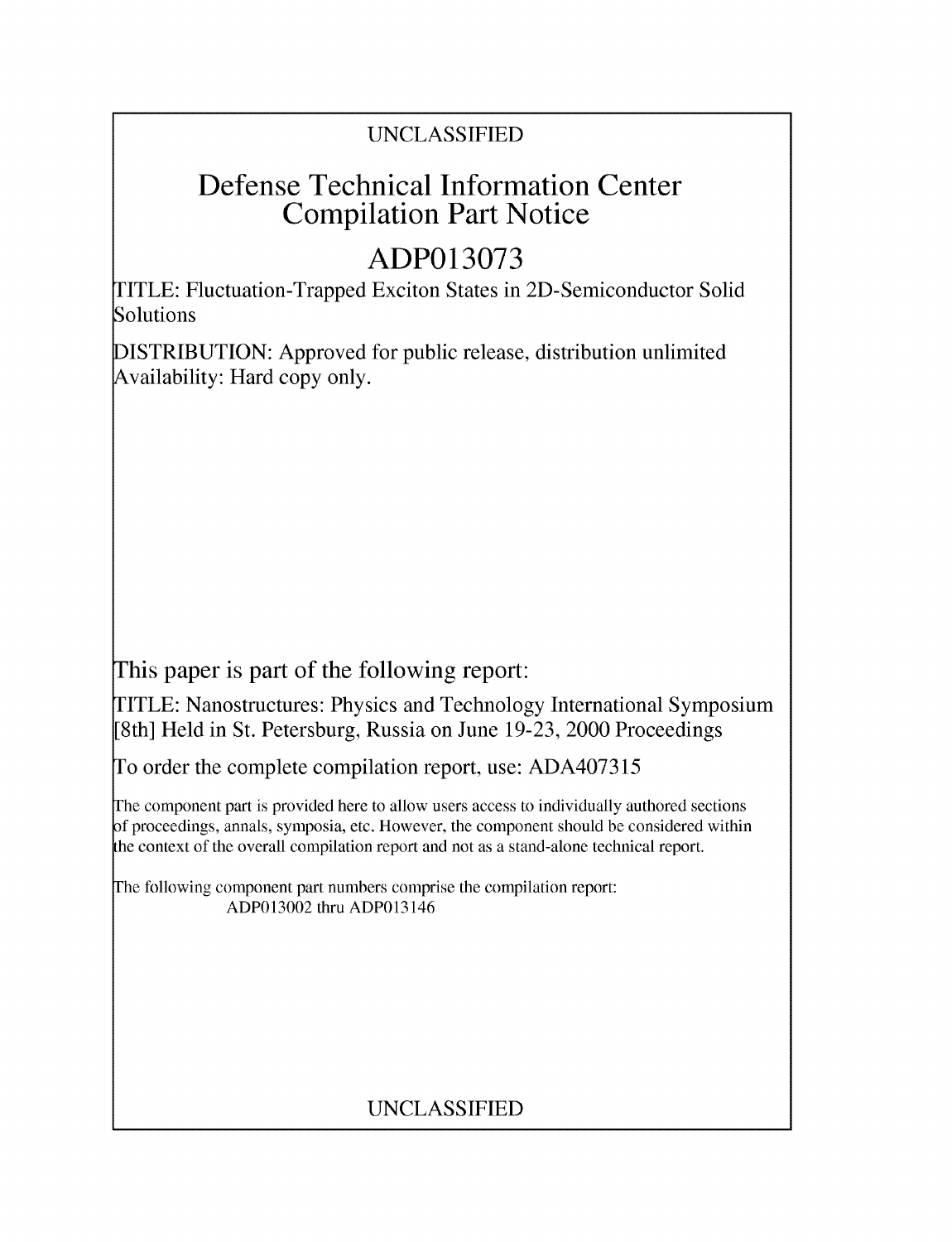# Fluctuation-trapped exciton states in 2D-semiconductor solid solutions

A. Klochikhin†‡, A. *Reznitsky*‡, L. Tenishev‡, S. Permogorov‡, S. Verbin¶,

S. Ivanov‡, S. Sorokin‡, R. Seisyan‡ and C. Klingshirn§

**T** Petersburg Institute for Nuclear Physics, RAS, 188350, St Petersburg,

-: Joffe Physico-Technical Institute, St Petersburg, Russia

[ St Petersburg State University, 198840 St Petersburg, Russia

§ Institut für Angewandte Physik, Universität Karlsruhe 76128, Germany

Abstract. Exciton localization in quantum wells formed by solid solutions has been studied both theoretically and experimentally. The method for calculation of the density of fluctuation states below the edge of two-dimensional exciton band and the spectral density of exciton transitions is developed. The classification of states in respect to its migration properties and contribution to the luminescence processes has been carried out using the continual percolation theory. The shape of emission and absorption bands, as well as the position of mobility edge are calculated. The results of calculations are in good agreement with the optical spectra of ZnCdSe- and GaInAs-based QW structures.

## Introduction

Light emission in most of low dimensional heterostructures is governed by localized exciton states. An inhomogeneous character of exciton emission bands with a strong variation of exciton migration properties across the band contour has been first established in GaAs/AlGaAs QW's [1] and has been attributed to exciton localization by potential fluctuations in A1GaAs solid solutions forming the barriers. In this connection a concept of mobility edge for the fluctuation states in the tail of exciton states has been introduced. It is a common point of view that localized exciton states in QW's are due to interface roughness and fluctuation of composition in the case of QW's formed by solid solutions. A specific feature of the localization is an occurrence of fluctuation effects even for solid solutions with a substitution in the cation sublattice unlike the bulk solid solutions, where cation substitution does not lead to a pronounced tailing [2 **1.**

# 1. Theoretical model

In present paper we shortly communicate the results of our studies of the effect of compositional fluctuations on exciton states in solid solution forming the quantum well. As a first step, we have calculated the value and energy dependence of the density of fluctuation states  $\rho(\omega)$  and the spectral density of optical transitions  $\alpha_{1s}^{0}(\omega)$  of the ground exciton state. The calculations have shown that the confinement of exciton states in 2D structures strongly enhances the effectiveness of perturbing potential due to compositional fluctuations in comparison with the case of three dimensional localization [3].

For calculation of the emission spectra we have analyzed the properties of fluctuation states at different energies in respect to their mobility followed by energy transfer. Qualitatively, the exciton states be considered either as  $(i)$  extended over a whole crystal or  $(ii)$  within a restricted region, with the ability to transfer the energy to the states with lower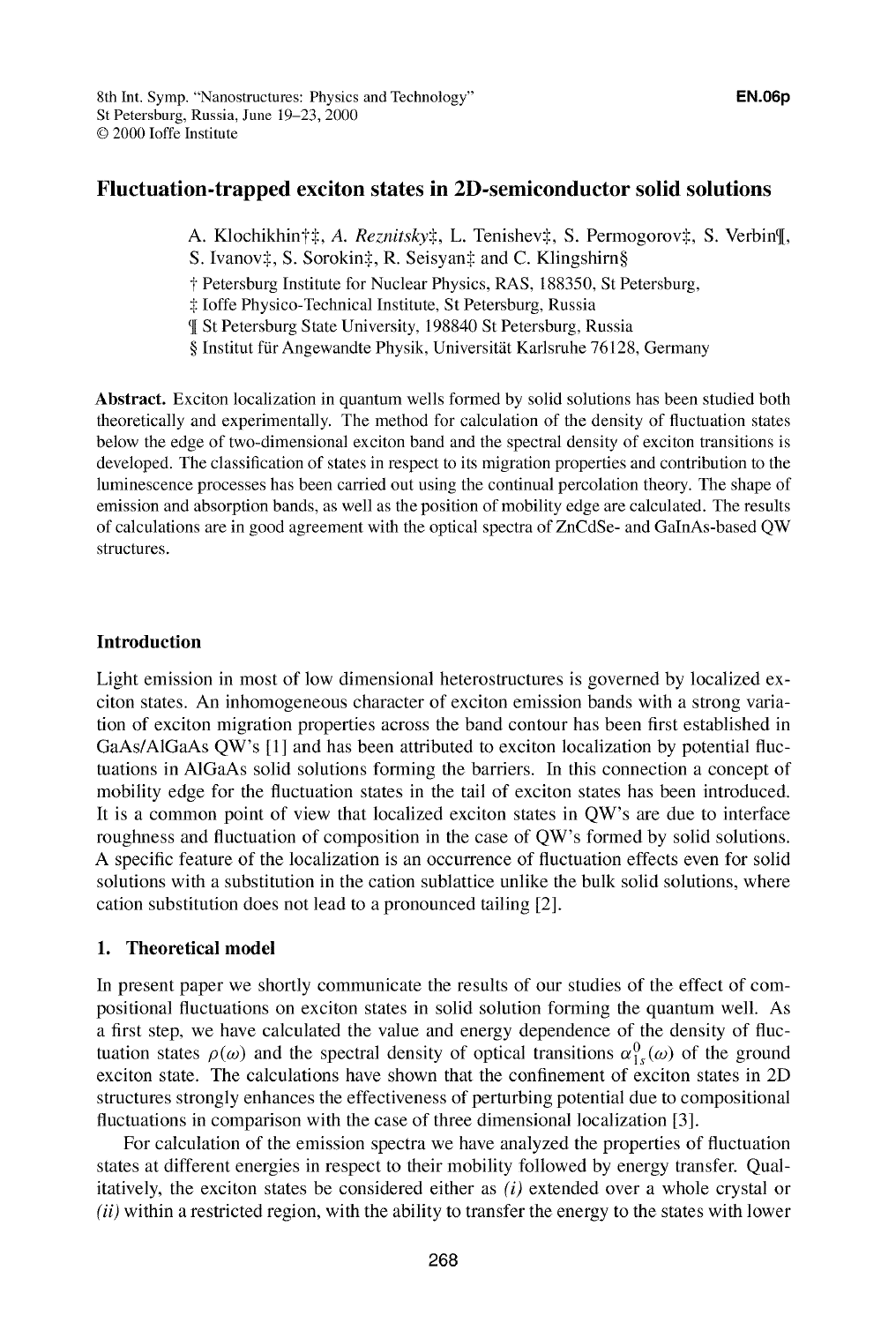energy, or *(iii)* as isolated, for which the probability of energy transfer supposed to be negligible. Both extended and isolated states contribute to absorption processes, whereas the optical emission comes mostly from spatially isolated localized exciton states. Using the Taylor series expansion for the averaged number of clusters in continual classical percolation over the overlapping circles, obtained in Ref. [41, we have calculated quantitatively the relative part of isolated states  $P(\omega)$ 

$$
P(\omega) = \left[ \exp\{-2\mathcal{P}(\omega)\} + \mathcal{P}(\omega) \exp\{-2.841\mathcal{P}(\omega)\} + \ldots \right],\tag{1}
$$

where

$$
\mathcal{P}(\omega) = \frac{1}{2} [R_{int}/\overline{r(\omega)}]^2, \quad \overline{r(\omega)} = \left(\frac{1}{\pi} \frac{1}{\mathcal{N}(\omega)}\right)^{1/2}.
$$

The integral density of states  $\mathcal{N}(\omega)$  gives the concentration of the potential wells with the localization energy restricted from one side by the  $\omega$  and from the other side by Lifshitz border [5]. The first term in the right hand side of Eq. (1) gives the relative number of spatially isolated potential wells, while the second term presents number of complexes consisting of pairs of "interacting" wells [41.

As a next step, the emission spectrum has been calculated, as a product of the relative part of isolated states  $P(\omega)$ , and the emission probability, directly related to the absorption coefficient  $\alpha_{1}^{0}(\omega)$ . Taking into account also the contribution to the emission of the extended  $((i)$  and  $(ii))$  states we have

$$
I_{1s}^{0}(\omega) \sim \alpha_{1s}^{0}(\omega) \tau_{\text{rad}} \{ P(\omega) + \tau_{\text{rel}} / \tau_{\text{rad}} [1 - P(\omega)] \}, \qquad (2)
$$

where the first term in the brackets on the right hand side  $P(\omega)$  presents the fraction of the states with localization energy  $\omega$  belonging to the isolated clusters and to the ground states of the finite size complexes of clusters (superclusters)(iii). The second term is the part of the states $(ii)$  which are mobile partially (higher states of superclusters) or completely (states  $(i)$  of percolation cluster) and have the possibility for relaxation. As a consequence, the last term is proportional to the ratio of the relaxation lifetime to the lifetime in respect to annihilation  $\tau_{rel}/\tau_{rad}$ . All other condition being equal, the  $\tau_{rel}$  depends on the averaged energy which can be transferred in relaxation processes, therefore, it depends on the width of the inhomogeneous broadening of the exciton band due to fluctuations.

#### 2. Experimental details, results and discussion

We have studied the absorption, photoluminescence (PL) and excitation of luminescence (PLE) spectra of three different sets of MBE-grown samples:

(i) MQW's based on  $Ga_{1-c}In_cAs/GaAs$  ( $c = 0.03-0.16$ ) with wellwidth  $L_w = 6-9$  nm, separated by barriers  $L<sub>b</sub> = 30-90$  nm;

(ii) ZnSe superlattices with 0.5 monolayer insertions of CdSe and 5 nm period;

(iii) single  $\overline{Z}_{0.92}$ Cd<sub>0.08</sub>Se/ZnSe QW-structures with different wellwidth  $L_w = 5-40$  nm.

Absorption and luminescence spectra of some of the (Ga-Jn)As/GaAs samples with different In concentration have been shown in semilogarithmic plot in the Fig. 1(a-c). The developed model has been applied for the analysis of the experimental spectra, and the results of model fitting are also presented in Fig. 1. The energy dependence of the spectral density for the  $n = 1$ s exciton state is shown by the curve 1, whereas the curve 2 shows the calculated luminescence spectrum. Curves 3 and 4 show the contribution into emission of isolated and extended states, respectively. The vertical dotted line corresponds to the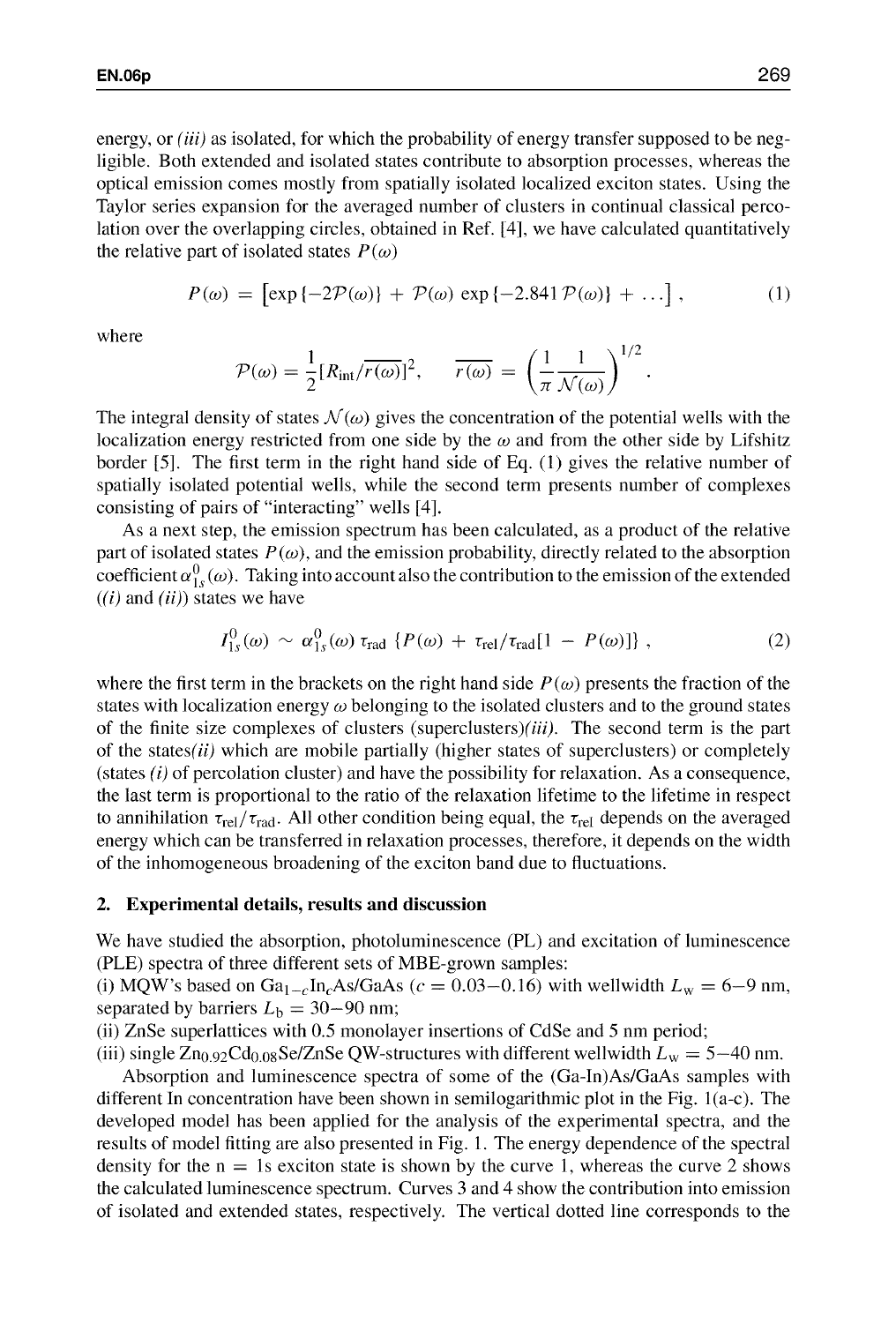

Fig. 1. (a)-(c): Absorption and luminescence spectra (open and solid symbols, respectively) of  $Ga_{1-c}In_cAs/GaAs QW$ 's for  $c = 0.03, 0.06$  and 0.16, respectively. Lines – the results of theoretical calculations (see text). Mobility edge positions (vertical dashed lines) correspond to the photon energies 1.4905 eV, 1.4629 eV and 1.4256 eV for *c* = 0.03, 0.06 and 0.16, respectively.



Fig. 2. Comparison of PL and PLE spectra of CdSe/ZnSe submonolayer superlattices (open and solid symbols, respectively) with the results of theoretical calculations (see text).

calculated position of the mobility edge. The energy scale shows the localization energy, measured from the expected position of the  $n = 1s$  exciton band bottom, not perturbed by fluctuations.

Experimental PL and PLE spectra of ZnSe superlattices with the submonolayer insertions of CdSe have been presented in Fig. 2. The growth conditions were corresponding to the insertion of submonolayers with 0.5 coverage, however the Cd atoms has been spreading over 4 to 6 lattice periods producing the average concentration of Cd in QW's of order of 10% [61. The results of comparison are shown in Fig. 2 with the meaning of curves similar to that in Fig. **1.**

As it can be seen from the figures, the experimental results can be well described by presented model, assuming the existence of exciton mobility edge near of the main absorption band maximum in accordance with the data presented in **[I I** and [71. Similar results have been obtained for the studied set of single ZnCdSe/ZnSe QW's structures.